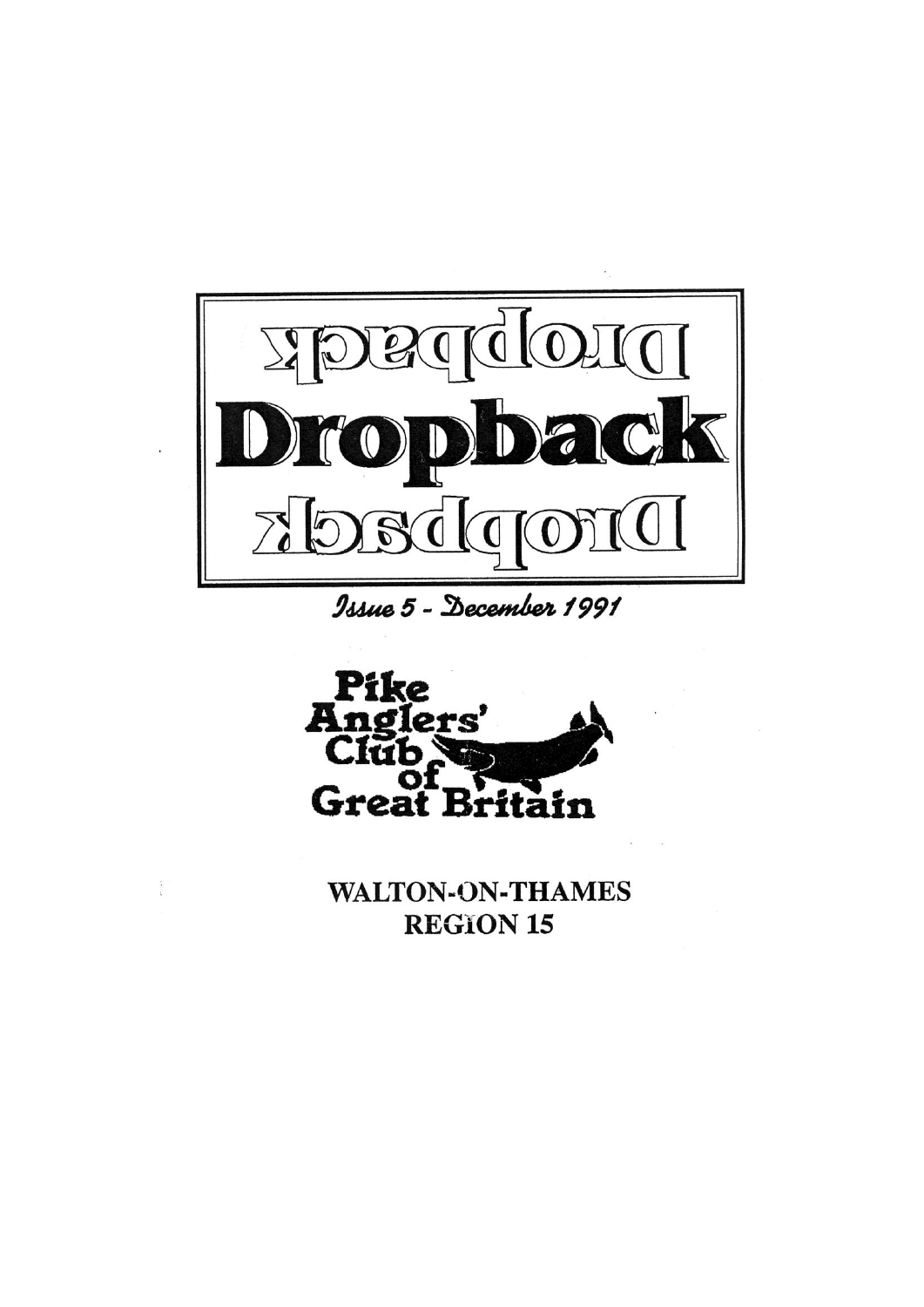### **Introduction**

Here we are with issue 5 of DropBack, a bumper Christmas edition and may I say a big thank you to all contributors. Although it's still early on in the season, on my local waters I have seen poor handling of pike, rods left unattended and fishing without proper landing nets and unhooking equipment. I wish more fisheries would introduce similar rules to those which are now in force at Ardingly; it must be good for pike welfare.

The region is hoping to produce an information sheet about pike welfare and handling, the Reading region have produced one and Phil Wakeford gave us a copy following his talk at our October meeting. The information sheet is intended to be displayed in tackle shops or given out on the bank. Attendance at meetings continues to fluctuate, 13 for Charlie Bettell, 32 for Phil Wakeford's session, it is obviously advantageous to write to members when we have a guest speaker. The region does need your support, so please come forward with any ideas for improvement or why not do a short talk or slide show, even an article for 'DropBack' or 'Pike-lines' is easier than you think. I am particularly impressed with young Craig's poem in this issue of DropBack, it encompasses such a lot of what pike fishing is all about, if you've not sent it to Pikelines, Craig, then I will.

Although Regional Organisers do not have to stand for re-election it has been traditional to offer the RO's position at the December meeting. Dave and I have been RO's for almost three years now and although Dave is willing to carry on with assistance I would prefer to stand down.

The RO's position is not one of continuous hectic activity but it does require some basic admin and organisational skills, above all commitment and a thick skin are essential. The joint RO system has worked well probably due to sharing the bad and joint motivation and support. So if you fancy the job - speak up now!

In closing I would like to thank members for their support, and from Dave and the compliments of the season, good luck • and tight lines.

*Trevor Nicholls*

### **And in the beginning**

After I left school some years ago my fishing declined rapidly and then ceased altogether. Seven years ago I was on holiday in Corfu and by chance met a couple who lived near us back in England and he was a keen fisherman. On our return to England he invited me fishing at a local lake. As I recall he caught a tench of about 51bs on sweet-corn and I caught nothing, but the fishing bug had taken a hold. As it was late summer I suggested to Mark that we try Pike fishing. He was not too keen as he had never pike fished before. I had always had an interest in this toothy predator and so plans were made.

I knew of a water I had fished as a youngster and visited to check the lie of the land. To my surprise the same club had the lake and the same key fitted the gate.

A date was set and we went 'guesting'. It was a pleasant day and we set up side by side on a small point. A gravel bar ran straight but from the point. Mark had borrowed a carp rod from a friend and had a very large fixed spool reel with the line of about 30lb bs on which was coiled from memory. He put a herring on the hooks but it was too heavy to cast (it never occurred to us to cut it in half!) so I held the rod and Mark threw the herring out. The morning was uneventful and we had the lake to ourselves.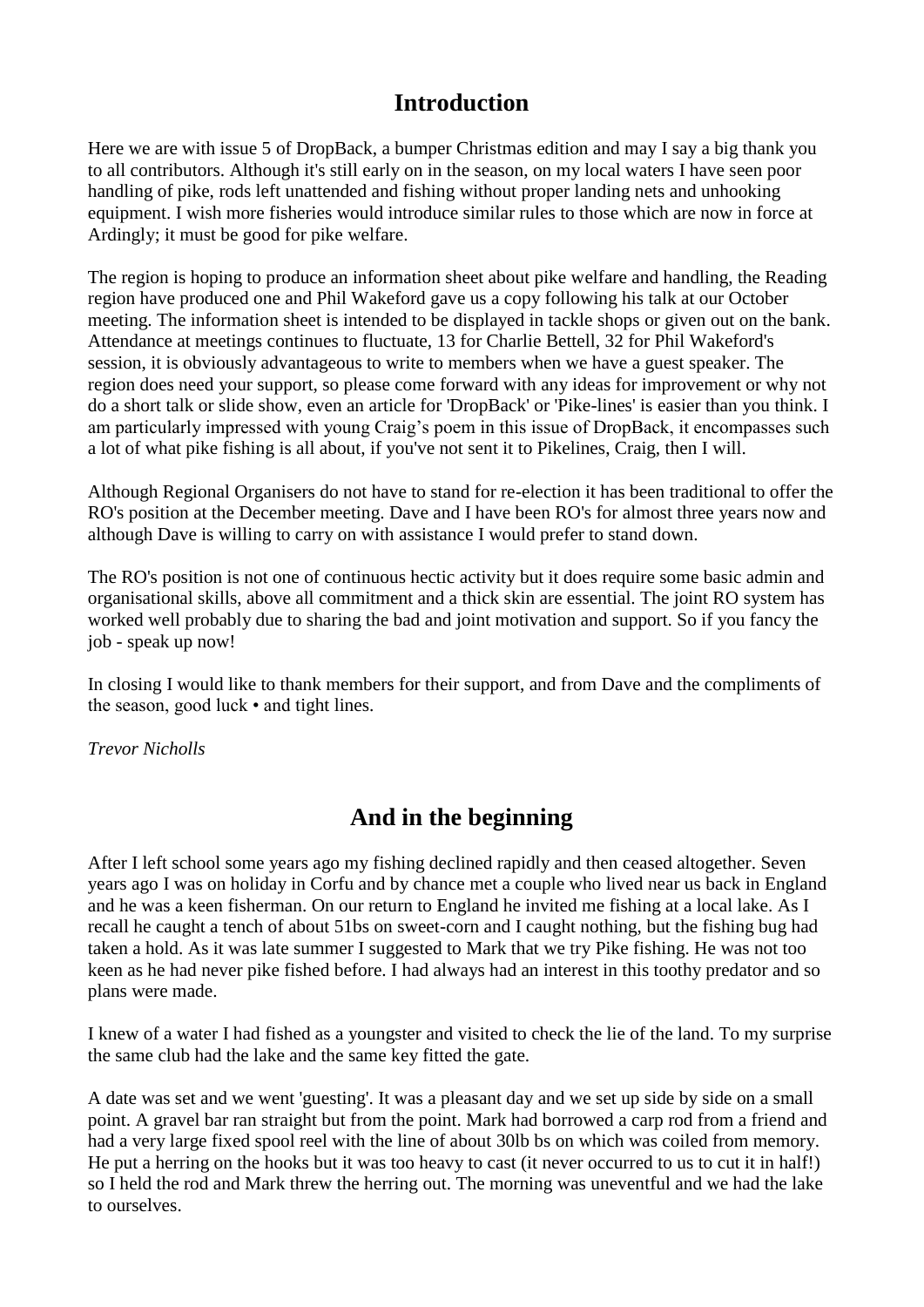At about 2.30 we decided to call it a day, it was turning quite cold. As we began to pack up Mark called to me saying "Dave, look at this". The line on his carp rod was slowing peeling off the reel coil by coil. He picked up the rod closed the bail arm and struck. The fight was very slow and dogged. The fish stayed deep, when we at last saw it I just could not believe it, it was huge. The problem now was how we were going to land it. I had an old triangular net with brass arms about 18" long and a shallow large mesh knotted net (I didn't know any better then and the tackle was years old.) The net was on an alloy pole. We managed to get the head of the fish in the net and I tried to lift it. The pole broke!! The pike just swam slowly away, luckily still hooked; we eventually landed it by me lifting it out. We unhooked it with forceps and then weighed it with a pair of 25lbs Samson scales. It weighed 22lbs 4oz. She was photographed and returned and swam away strongly. Not bad for your first pike.

That was the beginning. The next trip was to the same water and was even more eventful. I had now bought a 42" net and pole. We fished another point on the same bank. I now also had warmer clothes. Not long after setting up I had a run on a small gudgeon livebait which resulted in an 18lb fish which easily fitted in the new net. The fish was photographed and returned. Mark was also using a gudgeon livebait. His rod this time was a 13 foot match rod, the tip of which was broken halfway along.

About 2 hours after my fish he had a run, again the fight was slow and dogged and the fish stayed deep. Mark did not have much control over it and I told him to stop playing with it and get it in. The fight went on and then it began to rise in the water. We could see the float now, a fixed bung, up it came. I had the net ready and then we saw the fish swim past. I was speechless, it was a monster. Mark said "Did you see that!!" The fish was longer than the net was wide. We eventually landed the fish after quite a struggle, we got it in the net but lifting it out was a strain. We unhooked it and tried to weigh it on the 25lb Samson scales, it pulled the spring right out of the balance and then the spring broke.

We measured the fish 42 1/2" tip of snout to fork of the tail, 26" girth. She was a beauty. We photographed her and returned her safely. After that we packed up. Mark never went pike fishing again and has now given up fishing to play golf.

If only we had gone and got proper scales, who knows.

I am now on the committee of the controlling club, and the lake has suffered a major fish kill 2 years ago, but no really big pike turned up. Hopefully that big fish survived and is still there for me to catch one day.

*David Fish*

### **Conference "91**

Having not attended the conference for about 5 years, due to the dates normally clashing with my annual holiday to the sun, I was looking forward to renewing some old acquaintances.

I had arranged to pick Bill up at 7am and for a change I was early, we set off around the M25 in the direction of the Ml, traffic was actually moving for a change. The journey up was uneventful, and we stopped for breakfast just South of Loughborough, and surprise I had a larger breakfast than Bill.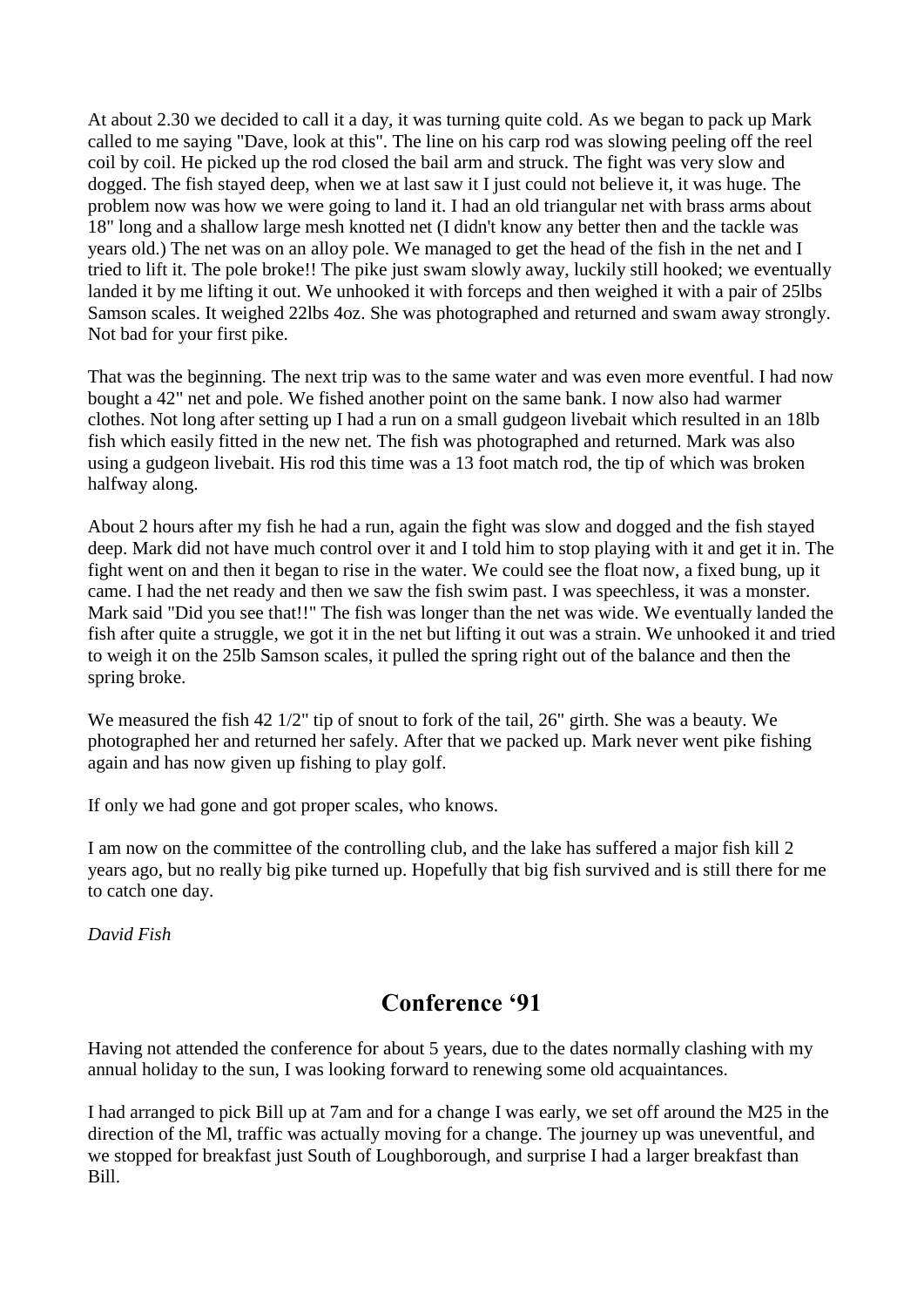We arrived at the University at about 9am, and then spent the next  $1/4$  of an hour trying to find the conference hall. There were signs for the Craft Fair and another conference which was obviously not the right one as the men were wearing suits and there were a lot of well dressed women.

We eventually found the right conference hall and entered into the Tackle Hall. The first person I bumped into was Eddie Turner, who immediately asked about the Queen Mary Reservoir. Opposite the ET stand was the Foster an Angler stand, I spent some time talking to Doug Hulme about the Charities planned Fish-In at Bala Lake, North Wales and a recent letter to Doug and myself from an individual offering to do a weeks sponsored Pike Fish-In. I then saw Sean Stewart, who looked very hung over, one of the disadvantages of staying overnight.

I was then introduced to the new committee by Sean (his brother is the Products Manager). Bill and I continued our perusal of the Tackle displays, which included Lures direct, TG Lures, ET products, Charlie Bettell Lures, DL Rods, Graham Phillips Rods, The Tackle Shop, Foster an Angler. A.C.A., Catfish Conservation Group, PAC products, RA 53 Loch Lomond, The Tackle Box, Institute of Fisheries Management, Sports Print, Marvic and three other stands two of which were selling lures and the other was selling Bite Indicators and mega expensive boat rod rests.

The conference started at about 10 and after John Roberts opening address, Dr Bruno Broughton took the stage to discuss Pike in Trout waters. His talk was enlightening, if not a bit technical in some respects.

After Bruno, Mick Brown took the stage to discuss Gravel Pit Piking, has that man caught some big fish or what! I found his talk most interesting and it was obvious that most other people did, as you could of heard a pin drop in the hall. Unfortunately Mick went over time and he was cut short. After the break another gent, whose name escapes me, but who came from Zimbabwe, spoke about lure fishing and about the only thing I can remember is that he preferred the colour silver.

Then it was lunch, much to Bill's delight. We adjourned to the bar and had a b. I and then wandered round the Tackle Hall again, this time I spent money and bought some of the large Kilty Trolling Lures, some printed t-shirts and some raffle tickets. I also managed to shame Bill into joining the ACA. Bill also bought a few items.

We returned to me Lecture Hall and Ralston McPherson took the stage to discuss Lomond Piking. His talk/slide show included boat fishing, the use of fish finders, trolling, down riggers and various other matters. I found his talk entertaining and informative and due to the interest he was generating it was decided to drop the discussion on fish finders and allow Ralston to continue after the tea break. At the end of his presentation there was a period for questions and then some of the committee took the stage with Ralston, Neville Pickling and Colin Dyson to discuss fish finders and any other matters arising. Neville was subject to much abuse and ridicule from a section of the audience for reasons unknown to me.

The last event of the day which everyone had been waiting for was the raffle, there were loads of prizes and I was fortunate to win a Big John Down Rigger. An enjoyable day in good company, we arrived safely back in London at about 8.30pm.

*David Fish*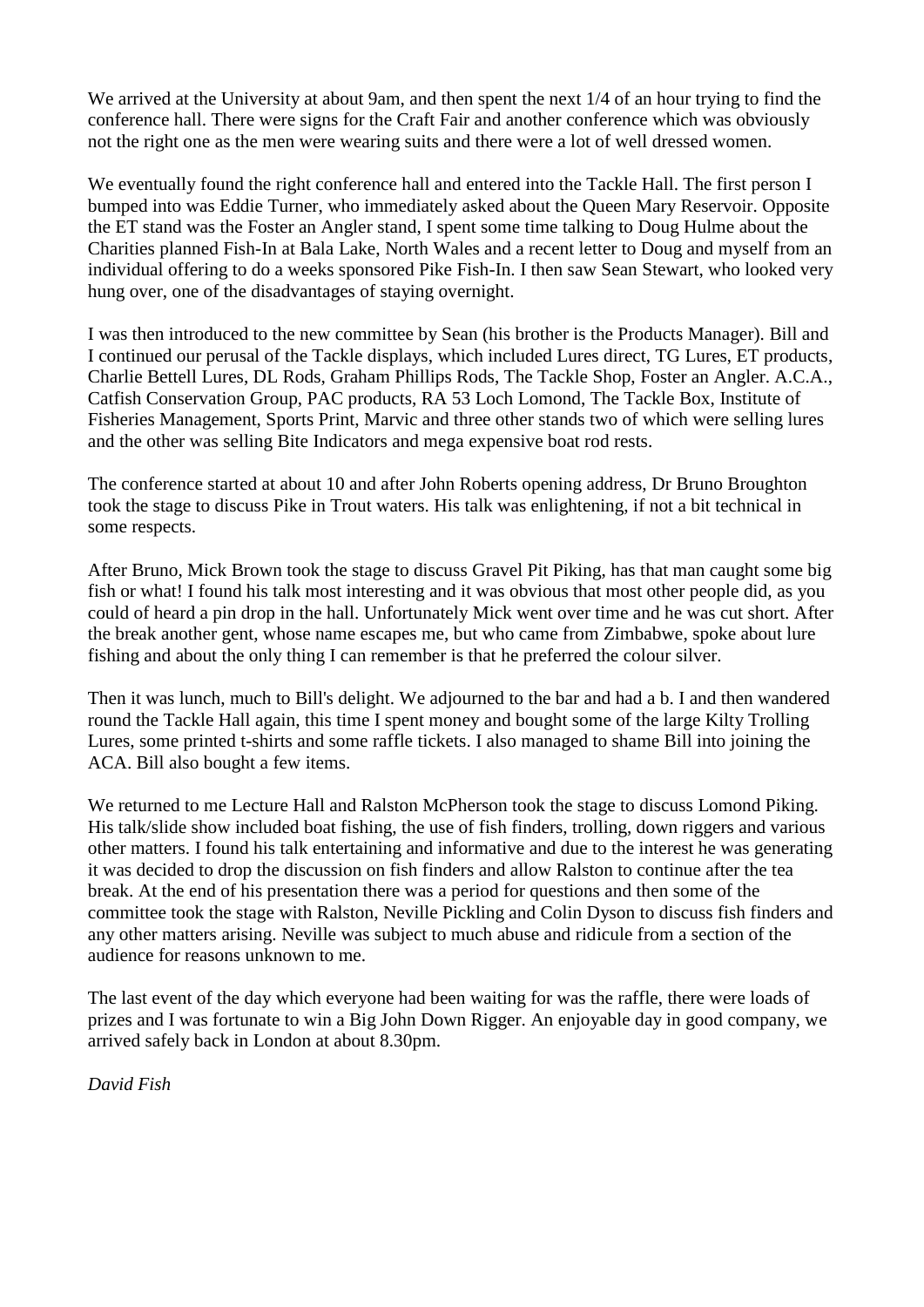### **The Pike and Us Anglers**

The pike is no hoax Swims in search of big juicy roach She swims at great pace Attacks a shoal of dace No mercy for fish Not me, they wish

> On the bank before the sun Cast out our bait And we wait For that special Sunrises drop-backs falls Quickly jump to your feet Heart skips a beat.

The wait was worth while Strike into something from the Nile The pike is the size of a crocodile Hey you kill joys if fishing, isn't what you like Leave us pike anglers alone, anti-angling brigade on yer bike 'Cos we care for our Pike

*Craig Hilburn*

### **OFF TO A FLYING START**

My first trip of the year was on Friday 4th October a short session before work. I had arranged to meet Trevor at Ellis water, on the small lake known as the Lagoon. This was to be the water that I had decided to concentrate on this season.

We had arranged to meet at first light, and on my arrival Trevor was already on the water. Trevor was fishing a swim he had discovered earlier in the season, and was setting up his pole for another crack at the Bream. He was also fishing a sunken paternoster for Pike. I set up in an adjacent swim and put out a legered sardine, about mid way out and a sunken float paternoster on the other rod again with a sardine on. Both rods were clipped up to an ET backbiter alarm. I was all set up and ready by about 6.50.

Trevor was already catching on the pole and now had a small roach on his Pike rod. At about 7.10 the left hand rod with the legered sardine on was away and the line was peeling confidently from the spool, I turned the alarm off and picked up the rod, closed the bail alarm and wound down to the fish and pulled into it. The response was a most pleasing thump on the rod tip and a progressive bend in the rod, the fish was kiting round to the right, I applied further side strain and called to Trevor (I had forgotten to set the landing net up, a good start to the season!) The fish fought quite hard and stayed deep, but eventually came to the surface and was netted first time by me (there was not enough room for Trevor to net the fish).

The fish and net were laid out on the grass and I unhooked the fish, the rear hook was just in the throat tissue but came out easily. On weighing the fish it went 121bs exactly, a good start to the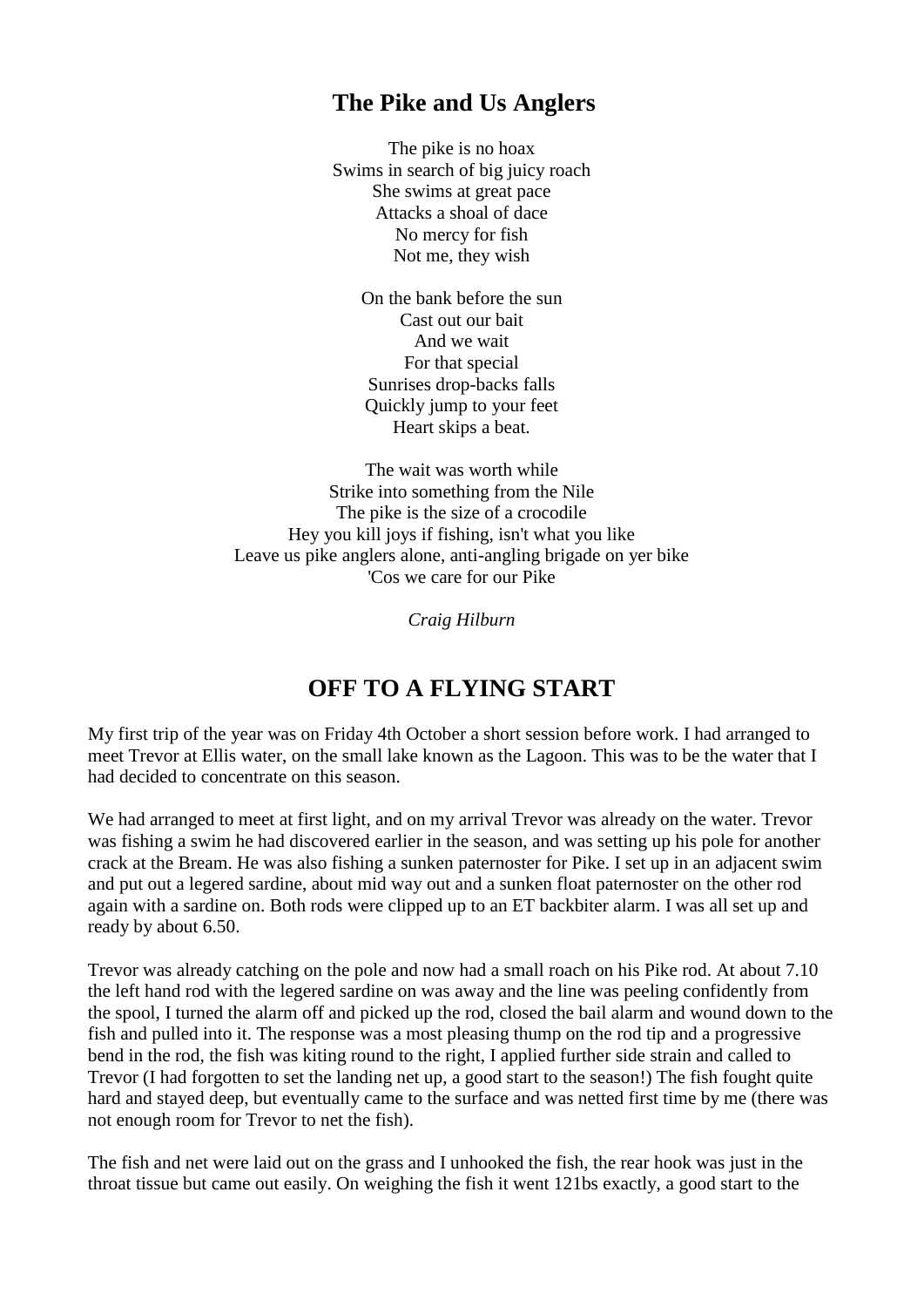season. I recast the rod again baited with sardine to the same area and re set it in the rests. The sun was now starting to break through and a light breeze was ruffling the surface.

Trevor in the next swim was getting plenty of bites and hooking the fish on his pole but the hook was pulling out, we discussed this problem and Trevor said he could not think what to do, I said that considering he was using 4lb line and 3lb bottom to a size 20 barbless hook, perhaps he should try a large barbed hook, he said he wouldn't get any bites. I said perhaps not but if you do at least you might land it. He agreed and put on a 16 barbed hook. He had a bite almost immediately and was obviously into a fair fish as the elastic in the end of the pole was well stretched. Eventually Trevor got the fish to the surface; it was a bream of about 31bs. I netted the fish for Trevor and then left him to it. He continued to get bites and land Bream at regular intervals.

I repositioned my paternostered bait and poured a cup of tea, guaranteed to cause a run. No run was forth coming so I broke out the sandwiches, I don't take the Primus on short sessions. This still failed to produce any response. I decided to set up my lure rod and just as I finished threading the line through the rings, the left hand rod was away again. Again a confident run I picked the rod up, turned the alarm off and closed the bail arm, I quickly took up the slack line and bent into the fish. The rod bent into a satisfying curve and I felt the fish kick on the end of the line. Again the fish kited to the left and I applied side strain on the end of the line, again the fish kited to the left and I applied side strain and the fish came back still staying deep, I could feel it shaking its head, normally a sign of a good fish. I applied more pressure and the fish grudgingly came to the surface, it was obviously another double, it then tail walked and dived deep again. I got it back to the surface and netted her on the second attempt. One hook was flying and the other was in the scissors, on the scales the fish went 12 3/41bs.

The rest of the session was a non event but I was not complaining two doubles on your first outing was more than I had hoped for, perhaps this year 13 going to be my year.

The next trip on Sunday was a re- sounding blank. Back to normal.

*David Fish*

### **AN "IRISH" EEL SESSION!!**

On Saturday the 18th July my fishing partner Phillip Arthur, my wife Valerie and myself headed off on an all night Perch and eel session. We were to fish a 20 acre still water owned by a close friend. We have sole access to the water which is supposed to hold some good Perch and the plan was to fish for perch in the evening, eel's during the night, then perch again in the morning.

By the time darkness fell we had only taken a few small Pike and some even smaller Perch for our efforts. Maybe the Eel fishing would reap greater rewards.

One interesting thing that did happen, took place at around 7 o'clock. Phillip noticed a disturbance about ten yards from the bank and set off in the boat to see what was occurring. He was greeted by the sight of two Pike, one around eight pounds and both attached to a Pike of a low three pounds, neither one of them prepared to part company with their evening meal.

Anyway by 1.30am both Valerie and Pip were well gone and I was half way through my second angling mag, my optonics remained silent, so I decided to retire to the sleeping bag for an hour or so. No sooner had I lay down below the brolly than my left hand optonic gave a single bleep, as I fought my way out of the sleeping bag I watched the isotope raising steadily to the rod and before it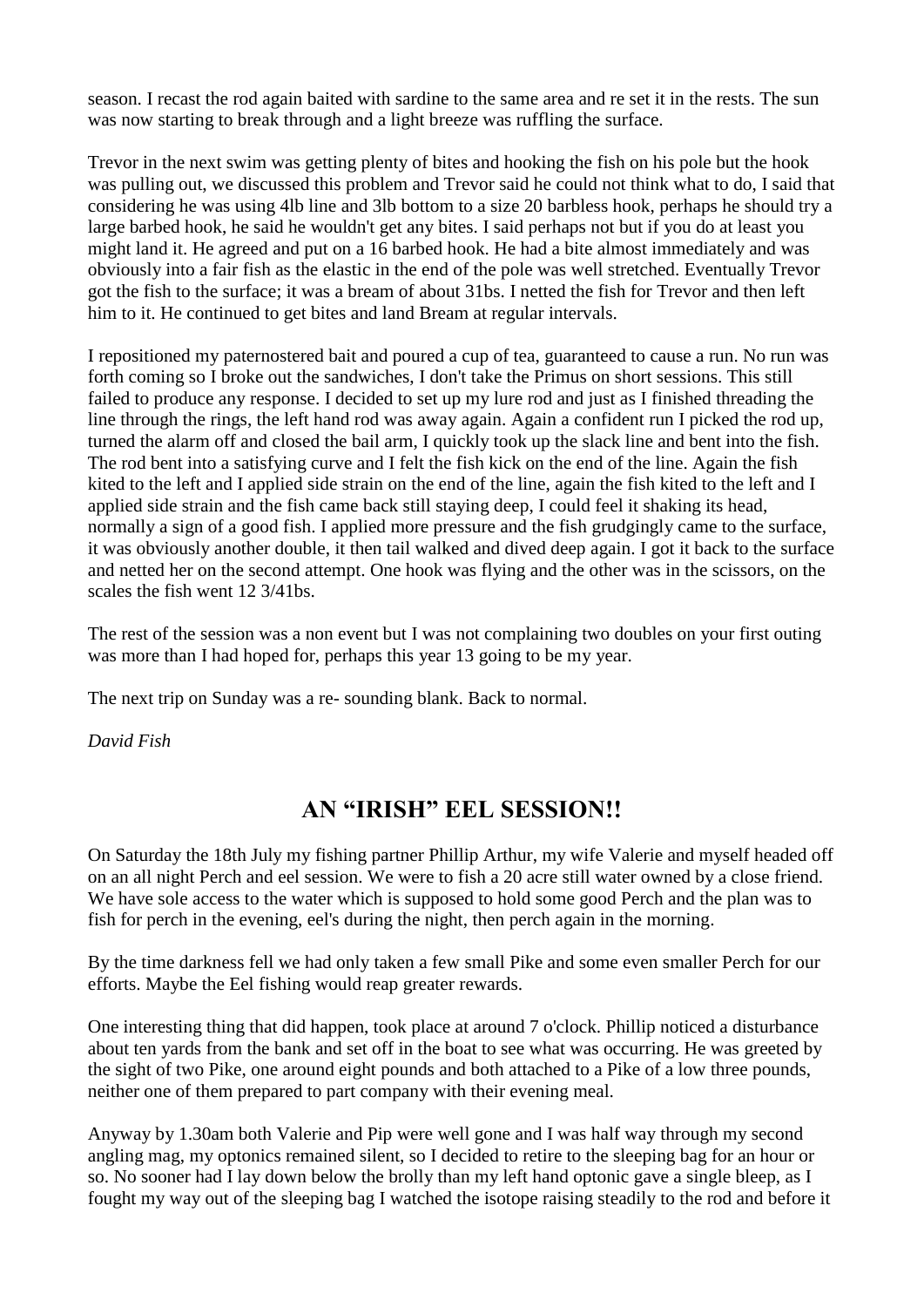reach the butt I leaned into a very solid resistance. My first thought was that an eel record was about to fall, but within seconds my unseen opponent had realised that something was not quite right and took off on it's first powerful run, it was then I realised that I was into a good Pike.

The fish was taken in less than three foot of water on a small dead rudd and quickly took to the air where it spent most of the fight. I shouted to Valerie to give me a bit of light, I had left my headlamps hanging on the brolly and trying to control over 20lb of pissed off pike in total darkness is a hell of a task. It was at this state of the proceedings that Pip woke wondering what all the fuss was about and with the help of Valerie I was soon slipping a very undersized pan-net under a large and still angry Pike.

The pike was hooked neatly in the scissors and was quickly unhooked and returned to the water to recover from the exhausting fight. Within twenty minutes she was holding her own and placed in a large pike tube until daylight for photos, weighing and to make sure she recovered properly.

Exactly an hour later there was a repeat performance with a smaller but every bit as angry fish was to be the last run of the night and as the sun rose above the horizon both pike were taken from the water, weighed, photographed and returned as quickly as possible. The smaller fish weighed 15lb 7oz and the biggie weighed 21lb 9oz. She may not have been my largest pike but she certainly put up one of the best scraps and to take place in total darkness only added to the excitement.

We fished for perch in the after-noon without much luck apart from a few small pike falling to Pip's rods and one of around seven pounds to Valerie, and believe it or not we came across the three fish we had spotted the previous evening, still quite attached and reluctant to give up their prize.

All in all it was quite an eventful session, I didn't get the fish I was after but I am definitely not complaining.

*Keith Berry NIPS*

### **Not Just another Blank**

Oh no! Not another Fish-In at Wraysbury 2!

Of the first four I had fished at this venue only one pike of around 5 lbs had fallen to one of my rods, on a free-roaming trout livebait, which I'd been working all around the swim the whole morning.

The fish had spelt the end of a six-blank run for me, so it even warranted a quick couple of photos.

With this dubious record in mind, I'd almost resigned myself to another session which could only result in a bit more room in the freezer for food instead of deadbaits, (although I'd caught a few pike to 91b 9oz at Wraysbury 2 on solo fishing trips, in amongst all the blanks).

Driving around the School-Bay car park just before dawn, we hung around until Trevor arrived and just at sun-up, we started off round the bay.

As usual, Paul O'Rourke had a marathon route-march in mind, and set off purposefully with Paul and Mick for the swim at the end of the spit; a fair old trot even without a ton of tackle!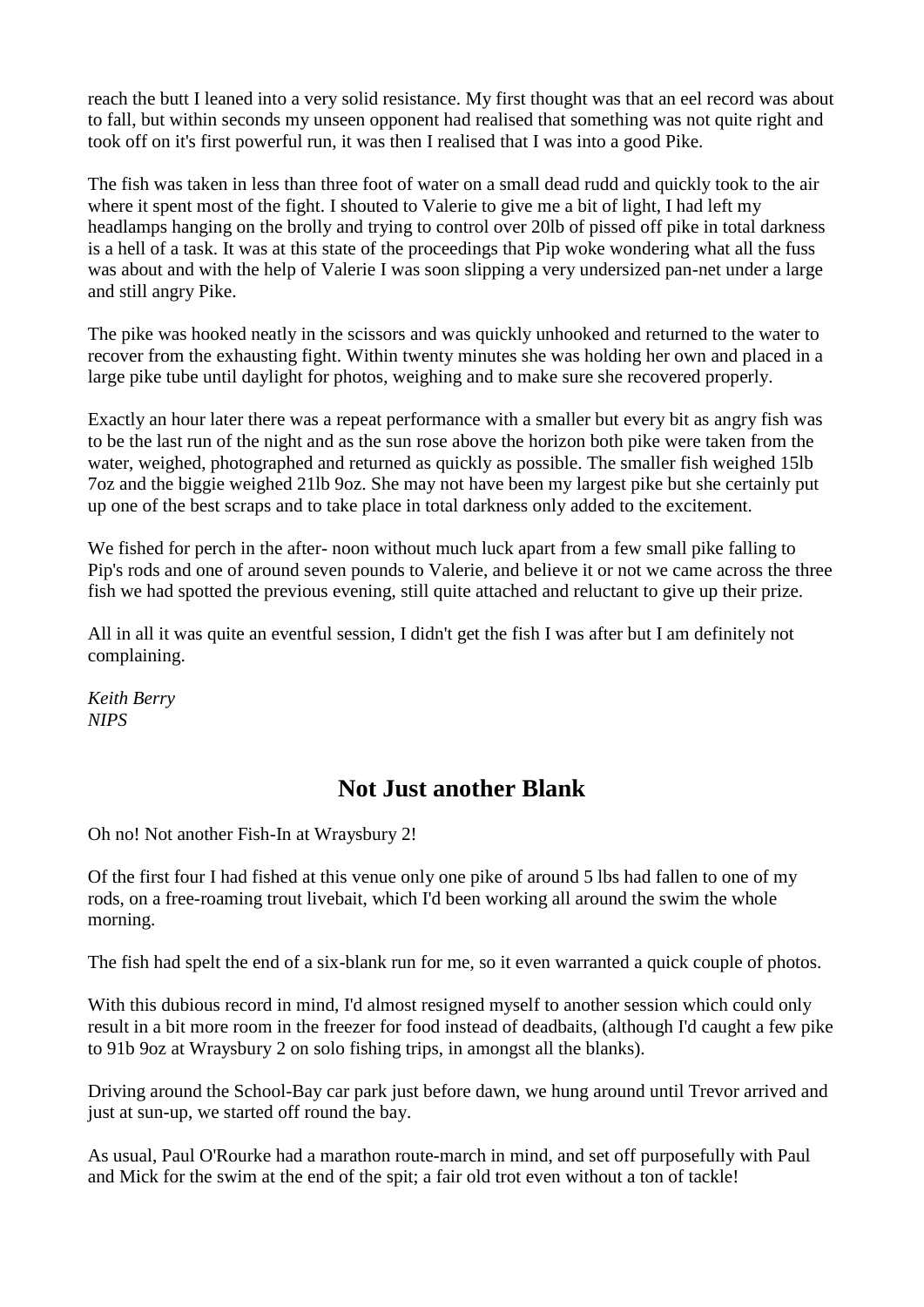With a pessimistic attitude, I figured that if I was going to blank, I might just as well do is a short walk from the car as a long one, so I set down my tackle in the second comer of the School-Bay, in the swim next to Trevor, so at least I had someone to talk to while waiting for non existent bites!

To be fair though, this is a known swim for producing pike, including the 91b 8oz fish mentioned earlier (which was the only pike landed out of six takes on trout livebaits which were a bit on the large side), and a double to Trevor at a Fish-In when he had plonked out what I seem to remember was a float-paternostered smelt into the water just in front of him, to untangle the line which had wrapped itself around the end of the rod, and wallop: 161bs. Lucky sod! It never happens to me!

My first bait out this trip was a legered mackerel tail, with an optonic and polyball drop-arm for bite detection. Next out, was a simple float-rig and Gudgeon deadbait, set about two-feet above bottom, in about eight-feet of water, two rod lengths out.

With the breeze blowing from right to left, the float had soon drifted round to rest against the weed that was growing to six feet out from the bank all round this comer of the pit.

Time for a cup of coffee from the flask and a chat to Trevor, who was losing valuable livebaits to an annoying Jack which was haunting his swim, but at least there was one pike feeding!

Not much later I noticed that my float had sunk to within half an inch of the tip, but assuming it was caused by the wind-drift, I didn't take much notice until it disappeared altogether.

Winding down and striking, I felt nothing and had lost the bait, so out went the other Gudgeon I had in the Nash boilie Bag, and when the float had drifted round to the same position against the weed, the float soared away again, this time showing the culprit to be a jack of about 10oz, which Trevor photographed for posterity: (now on the Region photo-board!!)

Next bait out under the float was a large Sprat, top treble into an eye-socket and out through the top of the skull for a good hook hold, and the bottom one in the flank.

Fished in the same position as before, it produced a fish around 41bs. This looks more promising I thought, so another Sprat went on, mounted the same way, head pointing upwards towards the float, and fished against the weed.

Soon this bait was away and the result a pike of 11lbs 4oz, which unfortunately came in like a wetsack, but once landed, the "Wet-Sack" decided to do its fighting on the bank and started snaking off towards the bank side undergrowth, but I managed to grab her and stop her from disappearing forever, after which Trevor got his camera and did the honours again.

I check my watch, 10.55, proving that it pays to get my lazy arse out of bed early!

Well, at this rate, the next one should have been a 20?!?!, but after numerous changes of bait and fishing positions,(with not a touch on the ledger), no more bites came along, but as people started to leave for home, it turned out I 'd been the only person to catch, so I was well pleased.

So at the end of a season that had seen the lakes and gravel pits frozen for a good part of the winter, the 11lbs 4oz fish, turned out to be the largest at a Fish-In for the 90-91 season, and the shield now has the pride of place on top of the telly!